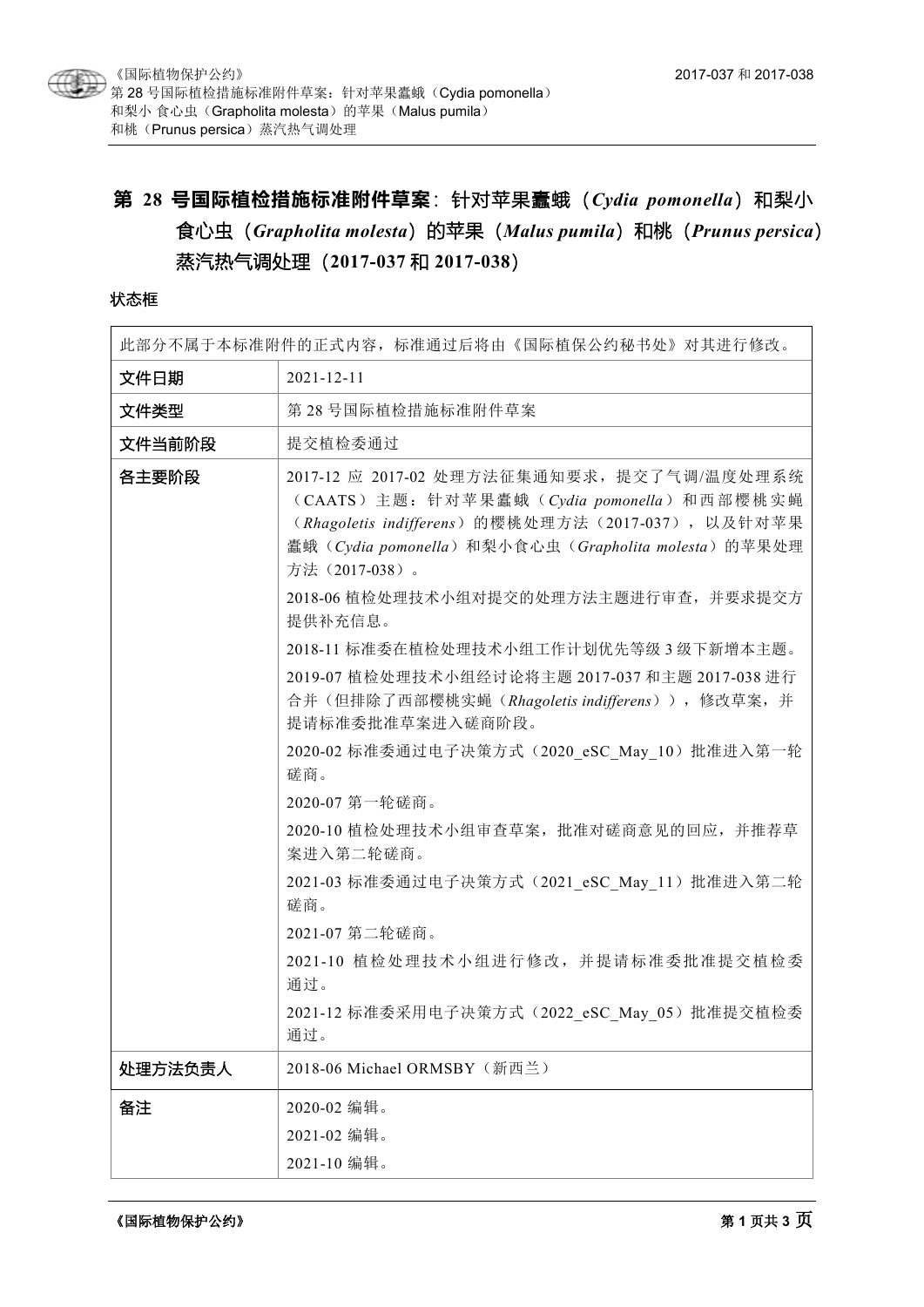#### 处理范围

本处理方法介绍了在气调条件下对苹果(*Malus pumila*)和桃(*Prunus persica*) 果实进行蒸汽热处理,按规定的效能导致苹果蠹蛾(*Cydia pomonella*)和梨小食心虫 (Grapholita molesta) 卵和幼虫死亡 <sup>[1](#page-1-0)</sup>。

### 处理说明

- 处理名称 针 对 苹果蠹蛾( *Cydia pomonella* )和梨小食心虫( *Grapholita molesta*)的苹果(*Malus pumila*)和桃(*Prunus persica*)蒸汽热气 调处理
- 有效成分 不详

外理类型 物理(蒸汽热)和气调处理

- 目标有害生物 苹果蠹蛾 (*Cydia pomonella*) (Linnaeus, 1758) (鳞翅目: 小卷 叶蛾科)和梨小食心虫(*Grapholita molesta*) (Busck, 1916) (鳞翅目:小卷叶蛾科)
- 目标限定物 苹果(*Malus pumila*)、桃和油桃(*Prunus persica*)果实

## 处理方案

将果实暴露在蒸汽热气调处理室中:

- 温度保持在 45℃或更高;
- 将正常空气中氧气(O2)浓度降至 1%或以下, 二氧化碳(CO2)浓度提高至  $15\% \pm 1\%$ , 补充氮气 (N<sub>2</sub>) 以维持平衡;
- 2.5 小时内使果实中心温度达到 44.5℃或更高;
- 至少连续 30 分钟使果实中心温度维持在 44.5℃或更高,相对湿度维持在 90% 或更高;
- 果实的总加热时间至少为 3 个小时。

采用本处理方案,在 95%的置信水平下,苹果蠹蛾(*Cydia pomonella*)和梨小 食心虫(*Grapholita molesta*)卵和幼虫致死率不低于 99.9884%。

<span id="page-1-0"></span> <sup>1</sup> 植物检疫处理方法的范围不包括与农药登记或缔约方批准处理方法的其他国内要求相关的问题。植物检疫措施委 员会通过的处理方法可能不提供有关对人体健康或食品安全具体影响的信息,此种影响应在缔约方批准处理方法之 前通过国内程序解决。此外,应在国际采用处理方法之前审议其对某些寄主商品产品质量的可能影响。然而,在评 价一项处理方法对商品质量的任何影响时,可能需要进一步审议。缔约方没有义务在其境内批准、登记或采用这些 处理方法。